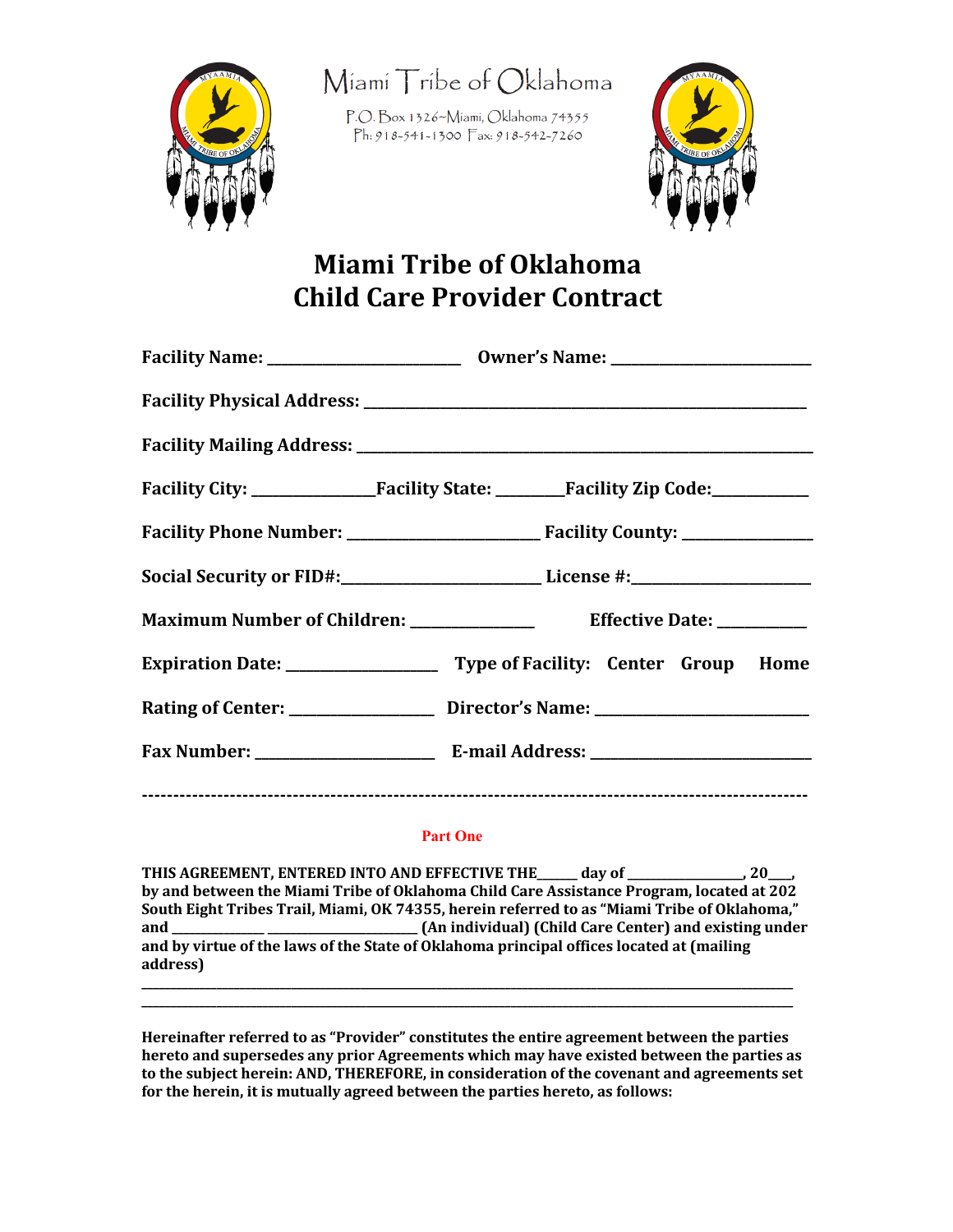

## Miami Tribe of Oklahoma

P.O. Box 1326~Miami, Oklahoma 74355 Ph: 918-541-1300  $\sqrt{7}$  ax: 918-542-7260



### **Part Two**

**THIS AGREEMENT** is to be effective for 12 months from the date of execution and may be extended or renewed only upon approval from the Miami Tribe CCDF office.

#### **Part Three**

THIS IS AGREED AND UNDERSTOOD that childcare services to be provided under this Contract shall be available from date of execution thereof. IT IS FURTHER AGREED that said services will be provided in the following location(s):

**\_\_\_\_\_\_\_\_\_\_\_\_\_\_\_\_\_\_\_\_\_\_\_\_\_\_\_\_\_\_\_\_\_\_\_\_\_\_\_\_\_\_\_\_\_\_\_\_\_\_\_\_\_\_\_\_\_\_\_\_\_\_\_\_\_\_\_\_\_\_\_\_\_\_\_\_\_\_\_\_\_\_\_\_\_\_\_\_\_\_\_\_\_\_\_\_\_\_\_\_\_\_\_\_\_\_\_\_\_\_\_\_\_\_\_\_ \_\_\_\_\_\_\_\_\_\_\_\_\_\_\_\_\_\_\_\_\_\_\_\_\_\_\_\_\_\_\_\_\_\_\_\_\_\_\_\_\_\_\_\_\_\_\_\_\_\_\_\_\_\_\_\_\_\_\_\_\_\_\_\_\_\_\_\_\_\_\_\_\_\_\_\_\_\_\_\_\_\_\_\_\_\_\_\_\_\_\_\_\_\_\_\_\_\_\_\_\_\_\_\_\_\_\_\_\_\_\_\_\_\_\_\_**

**PROVIDED, that in the event Provider's facilities become uninhabitable by Act of God or** sudden catastrophe and suitable alternative facility cannot be obtained by Provider within five (5) days thereof, this Contract shall become null and void without notice.

**IT IS FURTHER UNDERSTOOD AND AGREED that no services authorized under this contract** will be subcontracted by Provider to any other person or entity without prior written approval by the Miami Tribe of Oklahoma Child Care Development Office.

#### **Please read this section carefully!**

#### **FRAUD**

LIABILITY FOR CERTAIN ACTS. Any person who - -

(1) Knowingly presents, or causes to be presented, to an officer or employee of Miami Tribe of Oklahoma or DHS or a member of any Tribe of the United States a false or fraudulent claim for **payment** or approval;

**(2)** knowingly makes, uses, or causes to be made or used, a false record or statement to get a false or fraudulent claim paid or approved by the Miami Tribe of Oklahoma, DHS or other **Tribe;** 

**(3)** Conspires to defraud the Miami Tribe of Oklahoma, DHS or other Tribe by getting a false or fraudulent claim allowed or paid;

--Will be suspended from services to the Miami Tribe of Oklahoma for a term of 30 to 90 days pending investigation or indefinitely at the discretion of the Miami Tribe of Oklahoma and may be locally and/or federally prosecuted.

**Tribal policies prohibit:** 

• the submission for payment of a false claim, that is known to be false or fraudulent (includes deliberate ignorance or "reckless disregard")